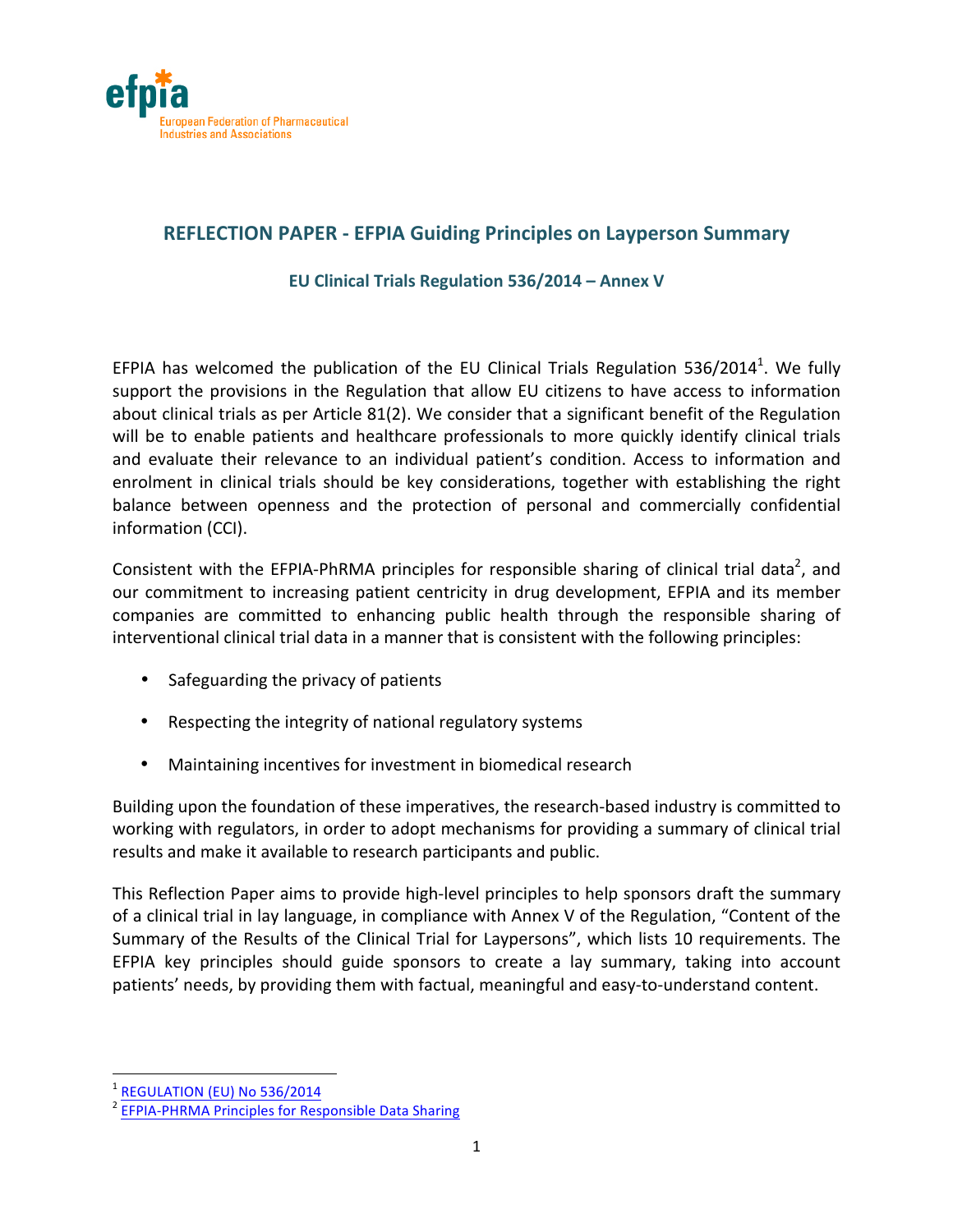

Regardless of the format used for the layperson summary, a single summary per trial should be acceptable globally (in any country or region), regardless where the trial has been conducted.

Research sponsors are invited to consider the perspectives from patient organizations, academic groups and others with a vested interest in the layperson summary, including discussion about health literacy, and use the wealth of information listed in the reference section, as they deem appropriate.

## What is the purpose of the layperson's summary of interventional clinical trial results?

- To inform and educate research participants about the trial in which they participated;
- To honour the patient's voluntary contribution and recognise patients as partners in research;
- To enable patients, healthcare professionals and the public to identify clinical trials more quickly and evaluate their relevance to an individual patient's condition;
- To address patients, their families and the public's interest via the transparent dissemination of trial results:
- To comply with the EU Clinical Trial Regulation536/2014 and its provisions allowing EU citizens to have access to information about clinical trials, as per Article 81(2) and Annex V of the Regulation.

## What are the basic principles of the layperson's summary of interventional clinical trial **results?**

The summary of clinical trial information communicated should:

- Respect patient privacy and confidentiality, and be delivered by employing methods that respect privacy concerns;
- Describe the factual summary of a specific single Phase I-IV clinical trial involving the use of an investigational medicinal product in research participants;
- Use language that is understandable to a layperson  $-$  i.e. adjusting it to from a six to eight grade reading comprehension level and utilising health literacy principles  $-$  and minimise the use of jargon, technical terms and acronyms. If complex terms are unavoidable, then provide easy-to-understand explanations;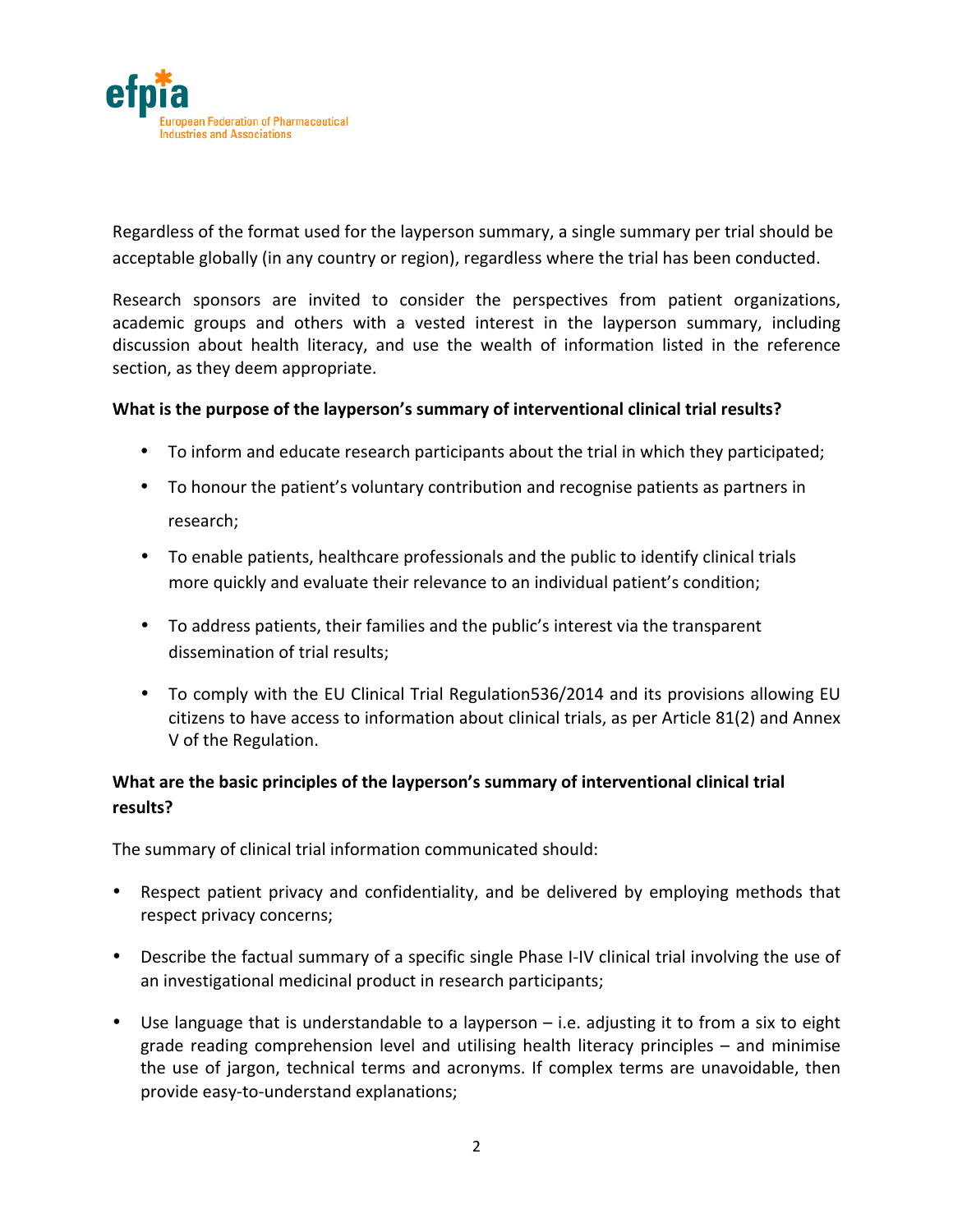

- Provide a basic description of relevant findings from the trial, which should include, at a minimum, findings from the primary endpoint(s);
- Include references and links to further information.

#### A. The information communicated should:

- Include brief and factual statements describing the study objectives, design, conduct and study conclusion;
- Avoid interpretation or speculation as to the general meaning of results or the overall safety or efficacy of the medicinal product;
- Explain that the results presented reflect the results of only a single clinical trial;
- Offer notification that the information presented was accurate at the time of the review of study results by the sponsor and that the information may not reflect other research or approved prescribing information.

#### B. Content of the layperson's summary of the results of the interventional clinical trial

The summary of the results of clinical trials communicated to laypersons shall include the following information as identified in Annex V of the Clinical Trials Regulation 536/2014.

## **1) Clinical trial identification<sup>3</sup>**

- a. Short title of the trial in lay language;
- b. Protocol number;

<u> 1989 - Johann Stein, fransk politik (d. 1989)</u>

c. Trial numbers (e.g. EU Clinical Trial Number and ClinicalTrial.Gov trial number) and other identifiers.

#### **2) Name and contact details of the sponsor**

#### **3)** General information about the clinical trial

- a. Rationale or reasons for conducting the trial
- b. Main objectives (describe the overall purpose) of the trial and an explanation of the reasons for conducting it
- c. Investigational medicinal products used

 $3$  This and all clinical trial information (e.g. protocol number, contact information for public inquiry, etc.) should be consistent with the information included in the EU database.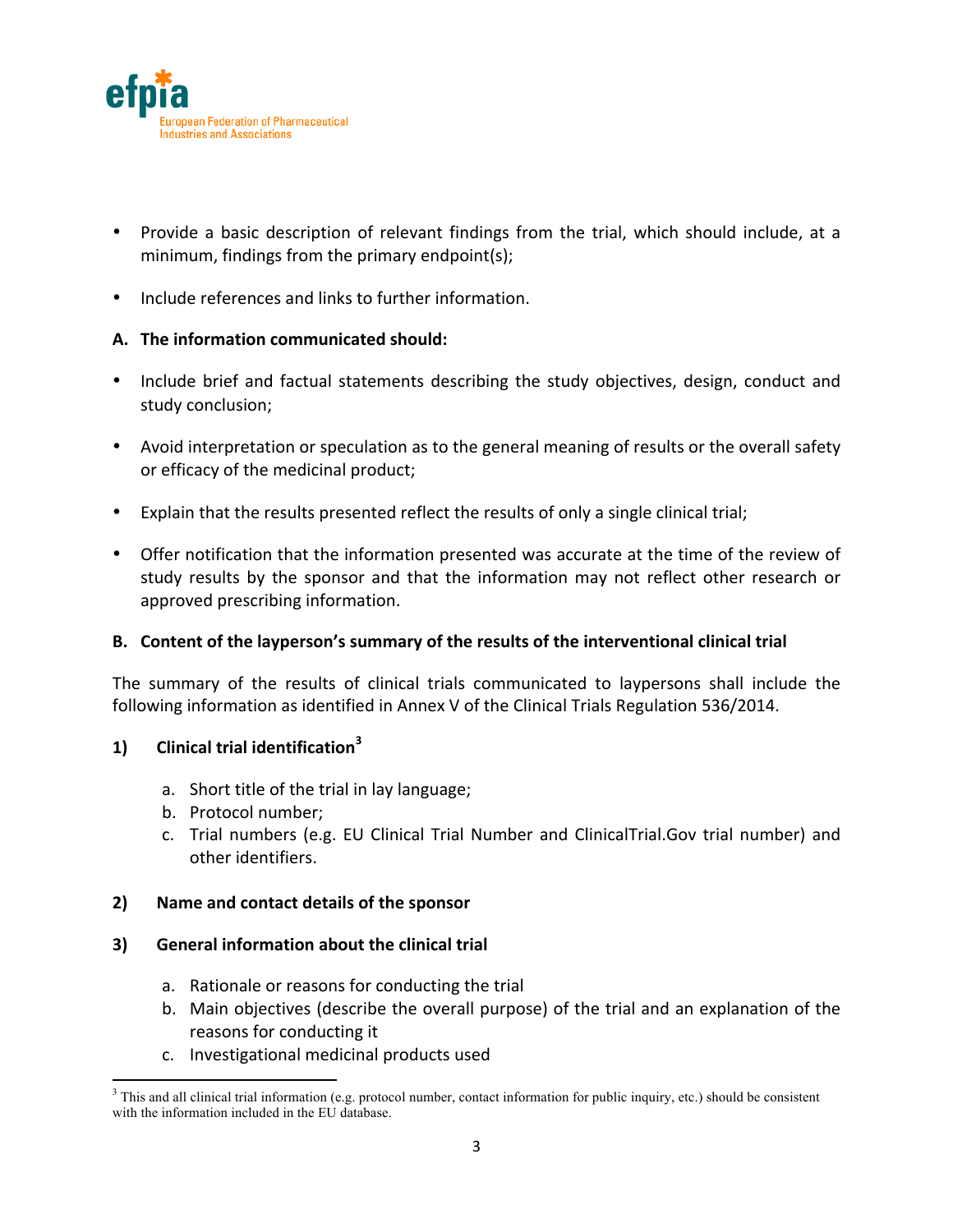

- d. Key inclusion and exclusion criteria
- e. Where the clinical trial was conducted
- f. When the clinical trial was conducted (start/end dates)

#### 4) Brief description of research participants in the trial, per protocol and CSR

- **a.** Number of research participants included in the trial (including, for the EU, the number of participants in each participating Member State of the Union, and in third countries).
- **b.** Gender and age group and their breakdown.

#### **5) Characteristics of the participants**

a. Demographic characteristics of the participants, e.g. gender, age range, and any other characteristic of the research participants that is expected to influence the outcomes of the trial (e.g. prior treatment experience, co-morbidities)

#### **6) Overall summary of results of the trial**

- a. Overall results and factual conclusion of the clinical trial to include at a minimum primary endpoint results
- b. Summary description of adverse reactions and their frequency
- c. Summary of possible follow-up trials, where they are foreseen

#### **7) Where additional information can be found**

Using the trial number, NCT or EU Clinical Trial Number, the study participant should be directed to the EU portal and/or to US ClinicalTrials.gov for additional information. The sponsor may also elect to provide additional information on the trial, if available, e.g. via a company's website.